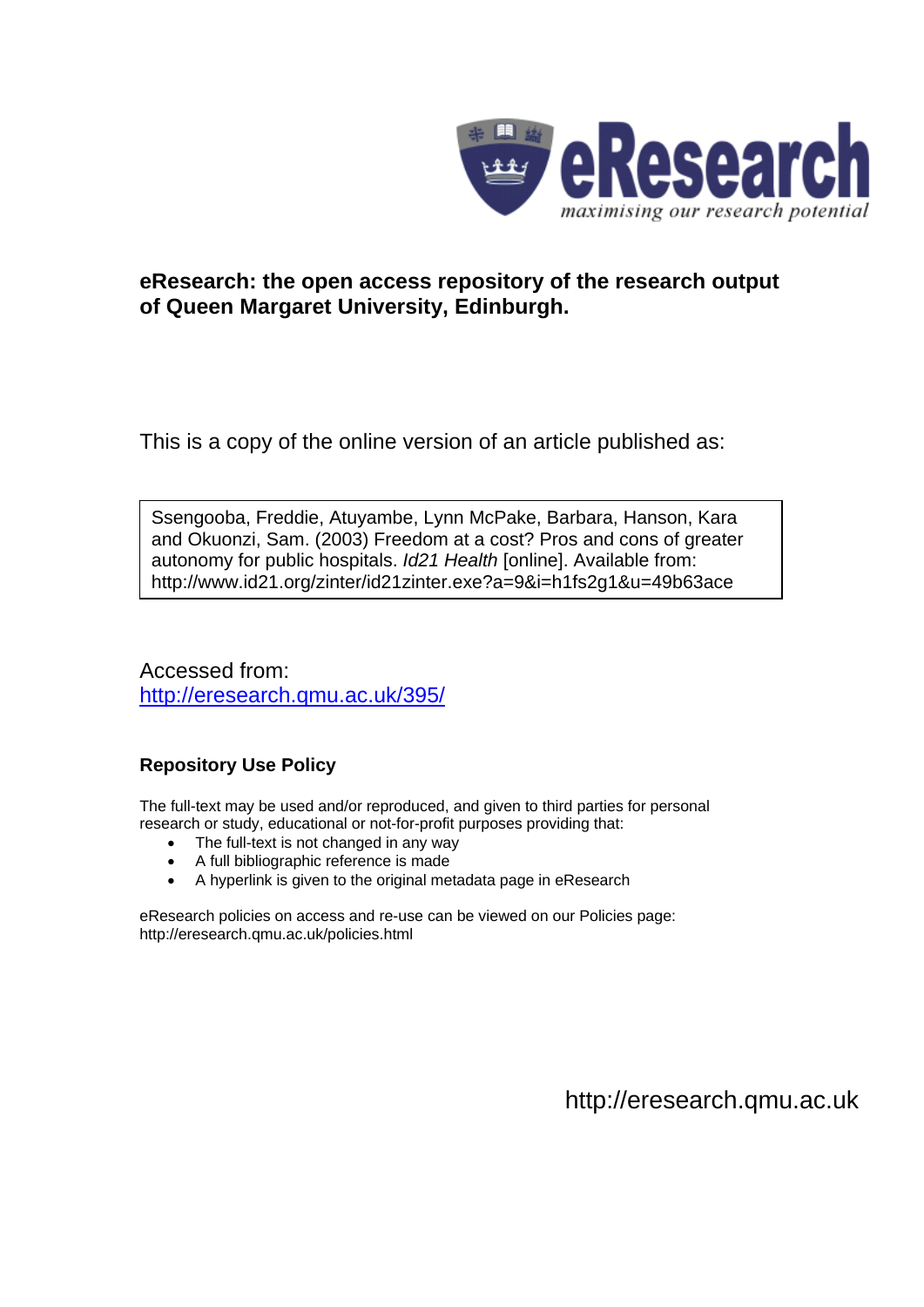Freedom at a cost? Pros and cons of greater autonomy for public hospitals

 Successive Ministers of Health have been cautious about giving more independence to public hospitals in Uganda. Would greater autonomy improve standards? Research by Uganda's Makerere University and the London School of Hygiene and Tropical Medicine addresses this question by comparing the performance of public and private not-for-profit (PNFP) hospitals in Uganda.

 Although current health policy prioritises primary healthcare, the hospital sector also needs attention as inefficiency and poor standards can lead to:

 higher costs reduced patient confidence poor staff morale.

 More autonomy allows hospitals to use market freedoms and decentralisation to improve efficiency. They can increase public participation and reform management. But this may be at the expense of poorer integration with the rest of the health system and loss of equity.

 This study compares the performance of three PNFP and three public hospitals in Uganda. PNFP facilities are usually religious mission hospitals. Relative to public hospitals, they have:

similar management structures

better-trained managers and more independent board members

 fewer personnel problems – clinical workers in PNFP hospitals see more patients per year

 better drug supply management – 92 per cent of patients receive all the drugs prescribed, whereas the figure is only 46 per cent at public hospitals

 similar workloads, providing less adult care but more diagnostic services and maternal and child healthcare.

 People are willing to pay more for PNFP services and prefer PNFP hospitals when prices are the same. PNFP hospitals are more successful at generating revenue due to higher charges and more efficient fee collection. The three public hospitals earn about four percent of their total expenditure this way. The figure for PNFP hospitals is about 50 per cent.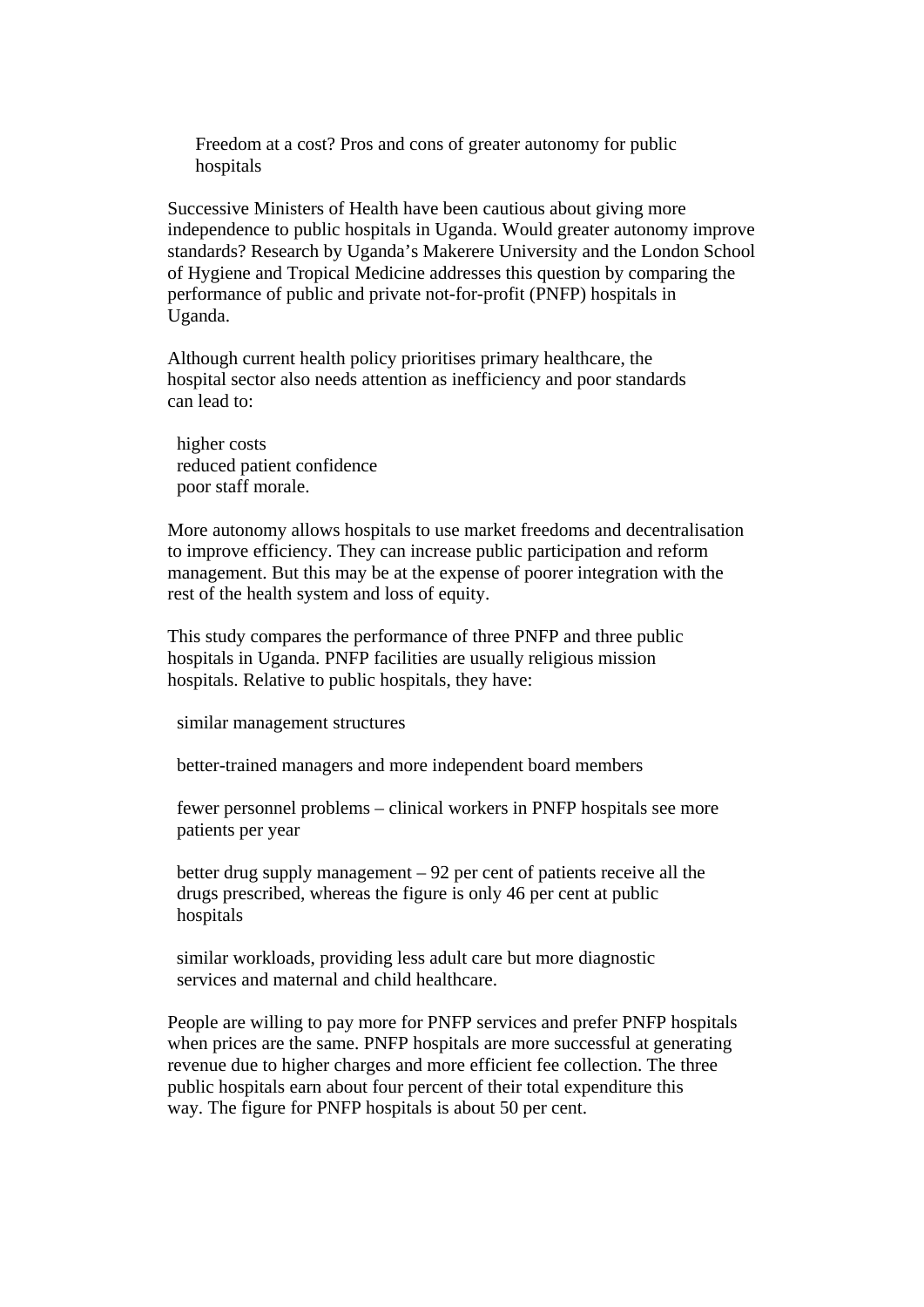PNFP hospital performance is related to three areas of autonomy:

 Their ability to buy drugs on the open market allows better control of drug supplies.

 Greater autonomy over staffing may improve personnel management. The freedom to set fees enables higher levels of cost recovery.

 These potential advantages from greater autonomy must be set against the effects on access to hospital services. Public hospitals provide a safety net for patients who cannot afford to use PNFP hospitals. So, they cannot simply adopt PNFP fee structures. Fee-for-service schemes are new to public hospitals and the government has not set out firm policies on their operation. This makes them vulnerable to political interference and poor management.

 In order to maximise the benefits of greater hospital autonomy, the researchers recommend that policy-makers should focus on:

streamlining fee collection

resolving personnel management problems

 improving the reliability, capacity and accountability of hospital managers

providing incentives for improved performance

protecting access for the poor and average income earners.

Source(s):

 'What could be achieved with greater public hospital autonomy? Comparison of public and PNFP hospitals in Uganda', Public Administration and Development 22: 415-428, by F. Ssengooba, L. Atuyambe, B. McPake, K. Hanson and S. Okuonzi, 2002 Full document.

 Funded by: UK Department for International Development; Swedish International Development Agency id21 Research Highlight: 20 February 2003 Further Information: Barbara McPake Health Policy Unit London School of Hygiene and Tropical Medicine Keppel Street London WC1E 7HT **IK** Contact the contributor: